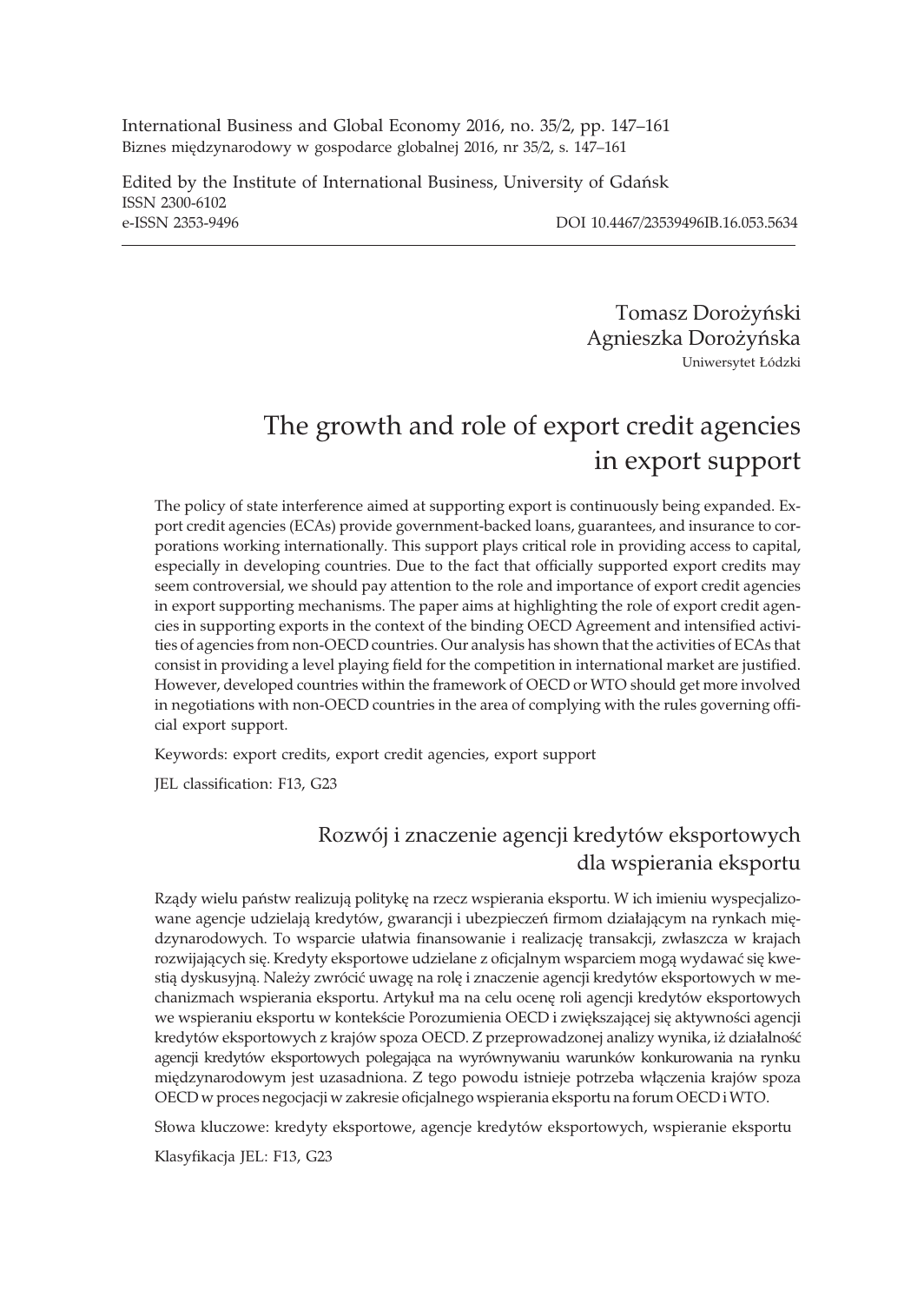## Introduction

National and international finance institutions can play a valuable role in stimulating export and growth. More importantly, support from development finance institutions can be a major ingredient of growth strategies, for instance by mobilising investment, promoting technology transfer, supporting labour market standards, promoting exports, and encouraging savings [TWB, 2008]. These institutions can also support businesses by granting long-term loans in situations where private financing is discouraged by high risk. Such support may be financed by official export credit agencies (ECAs). The paper aims at highlighting the role of export credit agencies in supporting exports in the context of the binding OECD Agreement and intensified activities of agencies from non-OECD countries.

Exporters constitute a crucial backbone of a country's economy. However, it is usually beyond their financial capabilities to independently finance the selling of goods on deferred payment terms. A study by Greenaway, Guariglia, and Kneller [2007] suggests that financial constraints are important for the export decisions of firms. On top of that, foreign markets characterised by unstable or unpredictable political circumstances discourage domestic exporters, especially from the SME sector, from entering the market. Modern governments increasingly often become the main initiators and promoters of activities that enhance innovation and support competitiveness of domestic economic operators in international markets.

The following characteristics have been identified as typical for effective state intervention in the area of support to export [Rhee, 1984]:

- automatism and transparency: rules of assisting actual and potential exporters must be clear and the aid granted quickly and in a non-discretionary manner,
- all added value of export must be treated on equal terms, irrespectively of whether it is generated by direct or indirect exporters,
- promotion rules must be applied in a way that prevents fraud,
- administrative efficiency of promotion can be ensured by delegating the authority to commercial banks and export arrangements.

Nowadays, the policy of state interference aimed at supporting export is continuously being expanded when it comes to both the quality and quantity of applied tools or programmes. Moreover, they are used equally by developed and developing countries. ECAs are institutions actively involved in export support.

According to OECD, 'governments provide officially supported export credits exactly through ECAs in support of national exporters competing for overseas sales. Such support can take the form of either "official financing support", such as direct credits to foreign buyers, refinancing or interest-rate support, or "pure cover support", such as export credits insurance or guarantee cover for credits provided by private financial institutions'.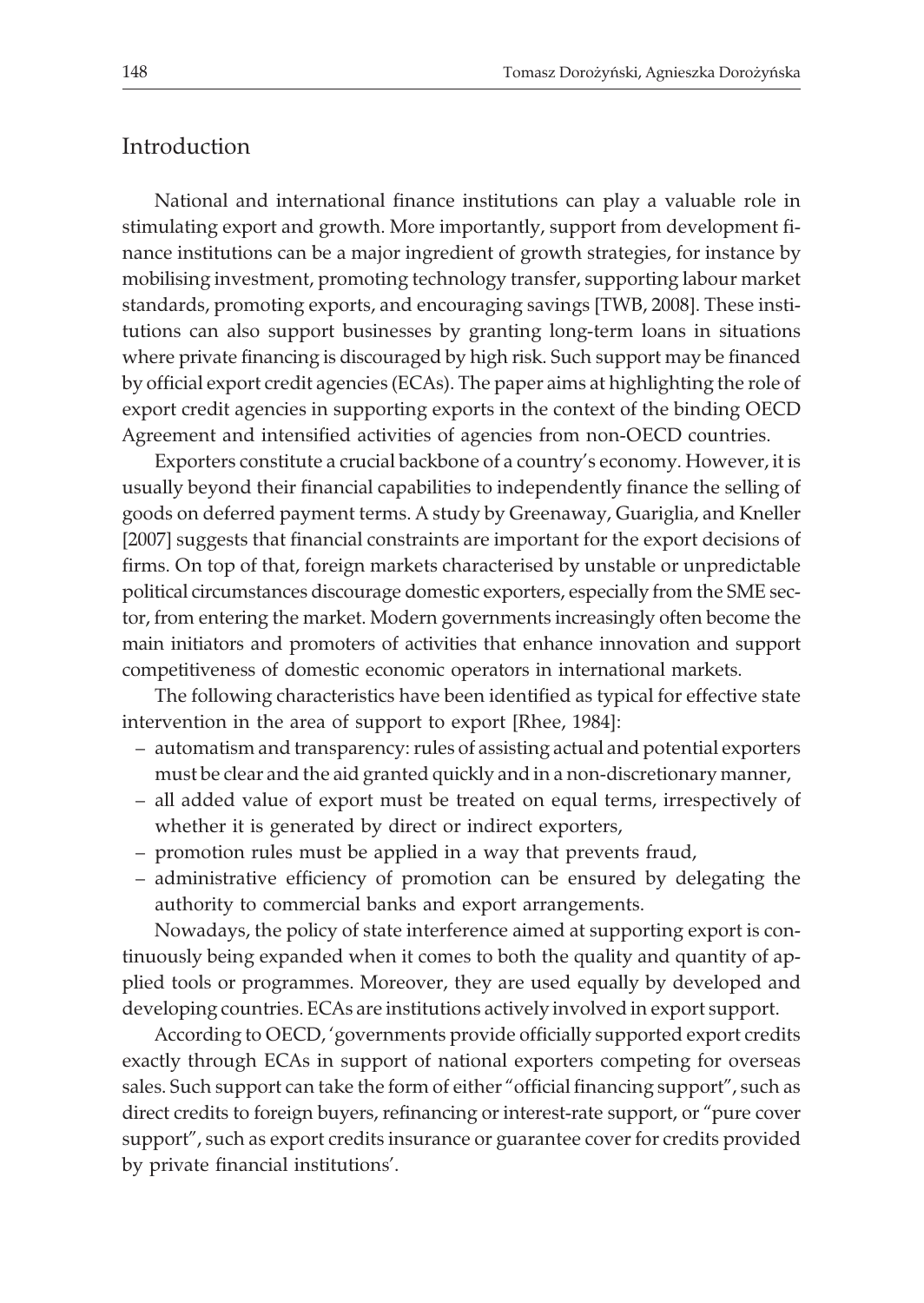Based on the institutional criterion, a highly specialised bank, insurance company, or financial corporation duly authorised by the government and involved in promoting exports may act as an export credit agency. According to product criterion, any institution that offers, e.g., loans, refinancing loans, guarantees, insurance, or technical assistance to exporters is an export credit agency. Such an institution covers political as well as trade-related risk of export transactions.

It is worth stressing that agencies offering exclusively 'pure cover support' are referred to as export credit insurance agencies while the ones that offer financial support schemes are called exim banks.

#### 1. Organisational structure of export credit agencies

In accordance with the commonly approved definition, an export credit agency is an institution that finances and supports export and exporters by granting direct loans/borrowings, offering guarantees and insurance to commercial banks and exporters, and assuming risk that accompanies a given transaction. However, there is no model of a typical export credit agency. They differ in size, organisational structure, or types of activities. Hence, to define an agency means to specify its organisational functions.

Agencies may be run by the government, act as public corporations or private companies (operating on own account but often also in cooperation with the government). Some of them service only short-term transactions, others mediumand long-term ones. There are also agencies that service both short-term as well as medium- and long-term transactions. Some agencies offer only guarantee or insurance to export transactions, others finance export transactions, but there are also some which combine all the three areas of activity. That is why certain agencies are called insurers, others exim banks. The role of eximbanks is different in different countries (e.g. in India they mainly finance imports). Some agencies limit themselves to insuring export credits, others offer investment insurance, although the majority (at least bigger agencies) offer both types of services. Some agencies offer bank and trade credit insurance to protect their clients predominantly against political or trade risk, although most agencies provide protection against both political and trade risks.

Due to the fact that there exists nothing that we could call a typical export credit agency, there is no single operating model for such an agency. Legal form, amount of capital, and types of schemes available in individual agencies take account of economic performance of a particular country. An attempt to implement a solution that works well in one country for its specific economic circumstances into the reality of another country can even be dangerous. What is needed and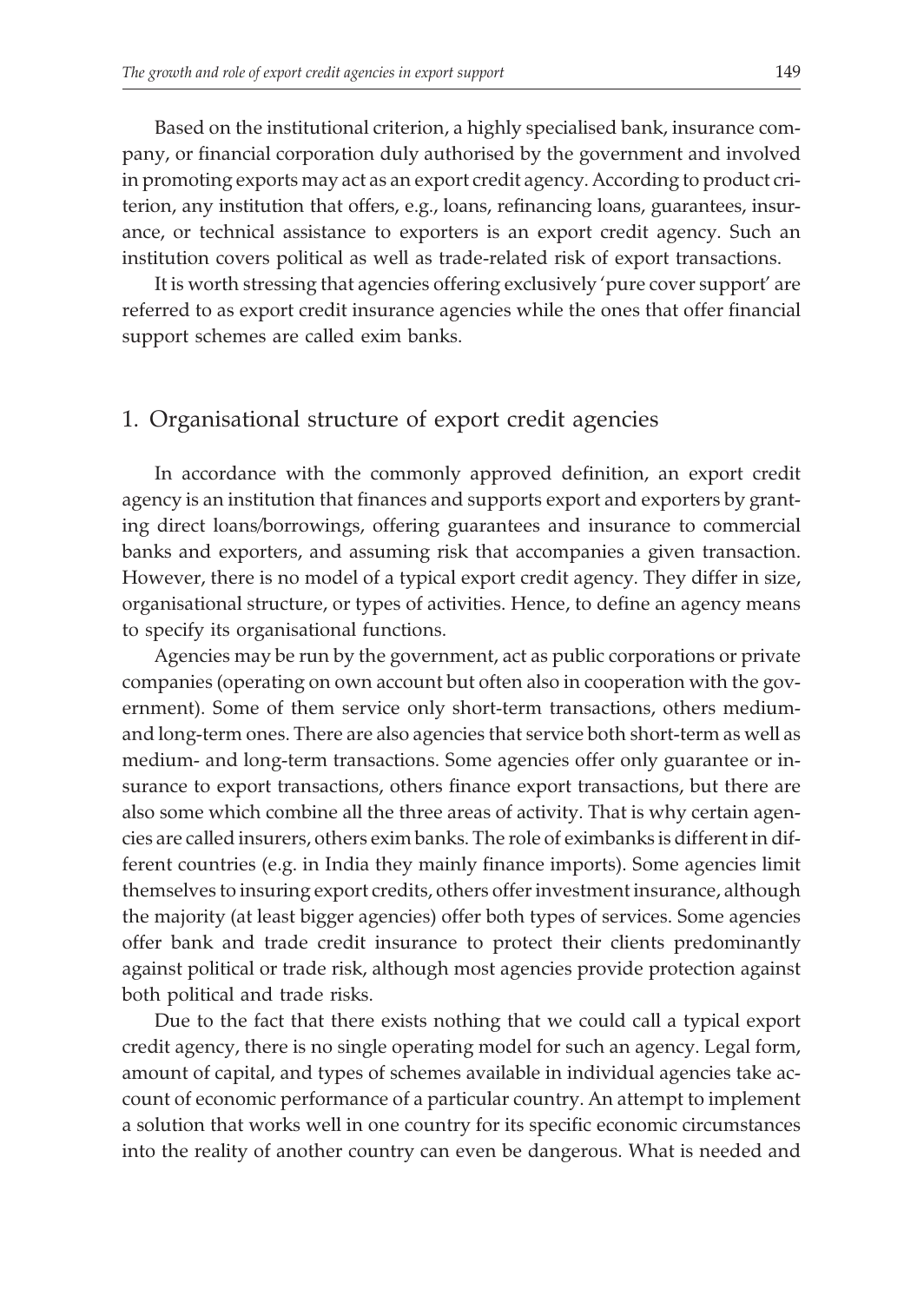suitable in one country at a given moment may turn out to be inadequate or even detrimental in another country two or three years later.

In many industrialised countries the agencies share the common goal to offer export facilities and to promote domestic exports based on principles worked out within the OECD Consensus.



Figure 1. ECA in an export support system Source: Author's own studies.

The above model identifies three main combined financial and insurance tools available from ECAs. They make a part of the toolkit used by the government and central bank to directly support and impact individual elements in order to provide a level playing field for exporters in international market. Exporters and commercial banks are beneficiaries of the above-described system. We need to note that commercial banks constitute a characteristic link in this structure, where they also play a supporting role as they are involved in the financing/refinancing mechanism and subsidising interest rates for export credits. A central role is played by the mechanism of insurances and guarantees as it conditions the operations of the remaining elements. The granting of preferential terms that make it possible to finance export transactions is usually conditioned with insurance/guarantee protection. Financial tools and guarantees, the scope of intervention, and monetary and credit policy of the government have shaped a variety of operating modes for export credit agencies. In some countries, ECAs are government departments or agencies, in others commercial institutions have been mandated to manage the official export support scheme on behalf and on account of their governments.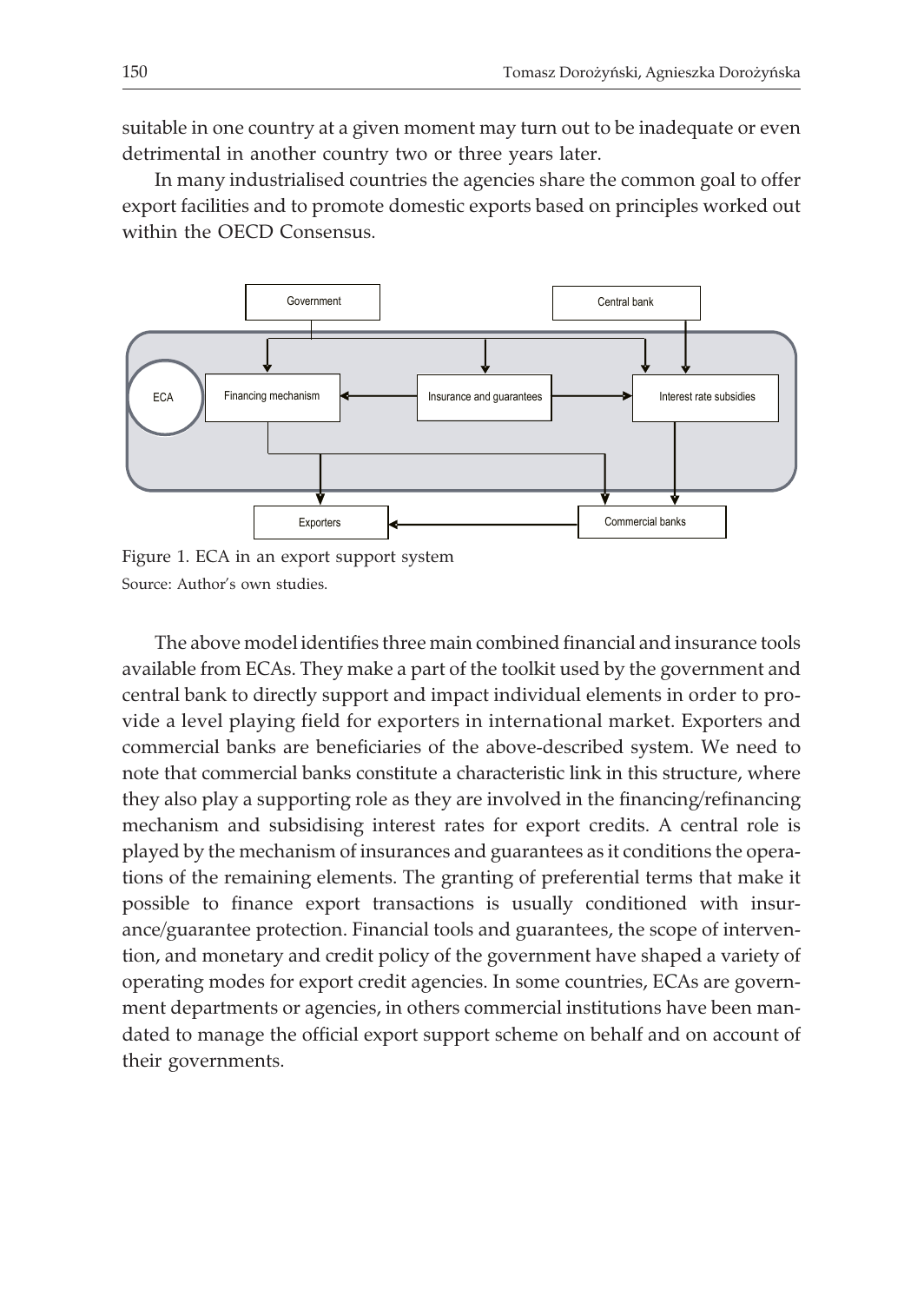## 2. Regulations concerning official support to export credits

Creating a level playing field for the competition among officially supported export credits was launched in the late 1960s. Several organisations were involved in the process, among them GATT/WTO, Berne Union, and OECD. The period of a heated debate among countries participating in drafting uniform rules led to the signing of the Arrangement referred to as the OECD Consensus in 1978 [Cizauskas, 1980]. The Arrangement is a 'gentlemen's agreement' amongst its participants who represent most OECD member governments. It was a remarkable achievement as it largely reduced export credit subsidies, by the same token reducing the burden to domestic budgets of countries that competed in international markets by offering extended terms of payment, low cost of credit, or insurance premium. The European Commission represented the positions of the then EEC member states, which largely contributed to the identification of uniform rules and speeded up reaching the agreement in the course of OECD negotiations. Later it also ensured rapid implementation of the Consensus guidelines into the Community law.

Among currently [OECD, 2016] required principal guidelines of the Consensus we should list:

- 1. terms of the OECD Arrangement apply to all official support for export of goods and/or services provided by or on behalf of a government where export credit repayment term exceeds 2 years;
- 2. official support may be granted in the form of:
	- a) export credit insurance or guarantee,
	- b) official financing support:
		- direct credit financing and refinancing,
		- export credit interest rate support,
	- c) any combination of the above forms;
- 3. the Consensus does not apply to credits granted in relation with export transactions in military equipment and agricultural commodities.

The Arrangement introduced more stringent terms for export credits that benefit from official support. These terms include:

1. down payment of a minimum of 15% of the export contract value paid by a foreign purchaser before the starting point of credit<sup>1</sup>. The down payment may be covered with official support scheme only in the form of insurance or guarantee against the pre-credit risk;

 $<sup>1</sup>$  The starting point of credit is either: (1) the actual date of acceptance of the goods by the buyer</sup> (for, *inter alia*, parts and components, machinery, and equipment), (2) the date of submission of the invoice to the client (for services related with the supply of parts, machinery, and equipment), (3) the actual date when the buyer takes physical possession of goods (for the supplies of capital goods for complete plants and factories), (4) the date of completion of an investment project.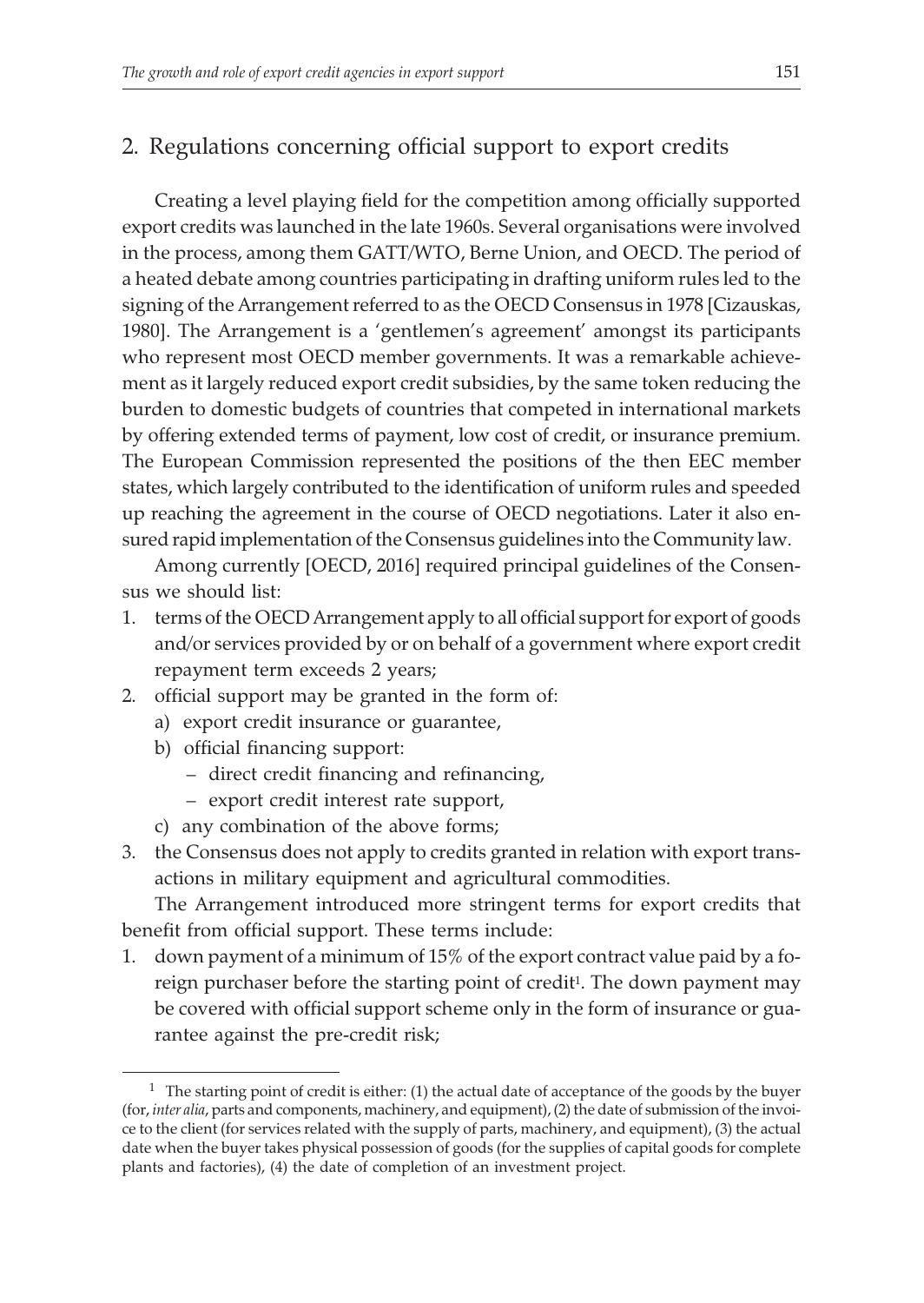- 2. maximum repayment term depends on the income of the borrowing country. The list of Category I and II countries is determined by the World Bank classification based on *per capita* GNI criterion2:
	- a) for Category I countries (high income OECD countries), the maximum repayment term is 5 years with the possibility to increase it up to 8.5 years following a specific procedure laid down in Art. 48 of the OECD Arrangement,
	- b) for Category II countries the maximum repayment term is 10 years,
	- c) for non-nuclear plants<sup>3</sup> the maximum repayment term is  $12$  years;
- 3. principal shall be paid in equal instalments payable every 6 months. The first instalment shall be paid no later than six months after the starting point of credit;

4. participants to the Arrangement shall charge credit risk insurance premium not lower than the Minimum Premium Rate (MPR) decided in the Arrangement depending on whether the buyer/debtor is a private or public entity. MPR is determined according to the following factors:

- a) country risk classification<sup>4</sup>,
- b) horizon of risk,
- c) percentage of cover and quality of official export credit product provided<sup>5</sup>,
- d) country risk mitigation technique applied,
- e) buyer risk credit enhancements that have been applied;
- 5. minimum interest rates (CIRRs) specified in the Arrangement shall apply to official financing support. CIRRs are interest rates established according to the following principles:
	- a) CIRRs should represent final commercial lending interest rates in the domestic market of the currency concerned,
	- b) CIRRs should closely correspond to the rate for first class domestic borrowers,
	- c) CIRRs should be based on the funding cost of fixed interest rate finance,
	- d) CIRRs should not distort domestic competitive conditions,
	- e) CIRRs should closely correspond to a rate available to first-class foreign borrowers;

<sup>5</sup> The quality of product that is officially supported is decisive for whether insurance protection will cover the claims waiting period. Products can be classified in one of the three categories:

<sup>&</sup>lt;sup>2</sup> See the classification of countries in individual categories (Category I includes high-income countries, while Category II countries with lower GNI) in: [OECD, 2015].

<sup>3</sup> Non-nuclear plants are complete power plants (or parts thereof) not fueled by nuclear power.

<sup>4</sup> Countries have been classified in seven categories. Countries in Category 1 represent the lowest risk and countries in Category 7 represent the highest risk.

<sup>–</sup> below the quality of a standard product: the insurance does not cover interest in the claims waiting period (they can be insured with appropriate premium surcharge),

<sup>–</sup> standard product: the insurance covers interest in the claims waiting period without premium surcharge,

<sup>–</sup> above standard products, for which there are guarantees.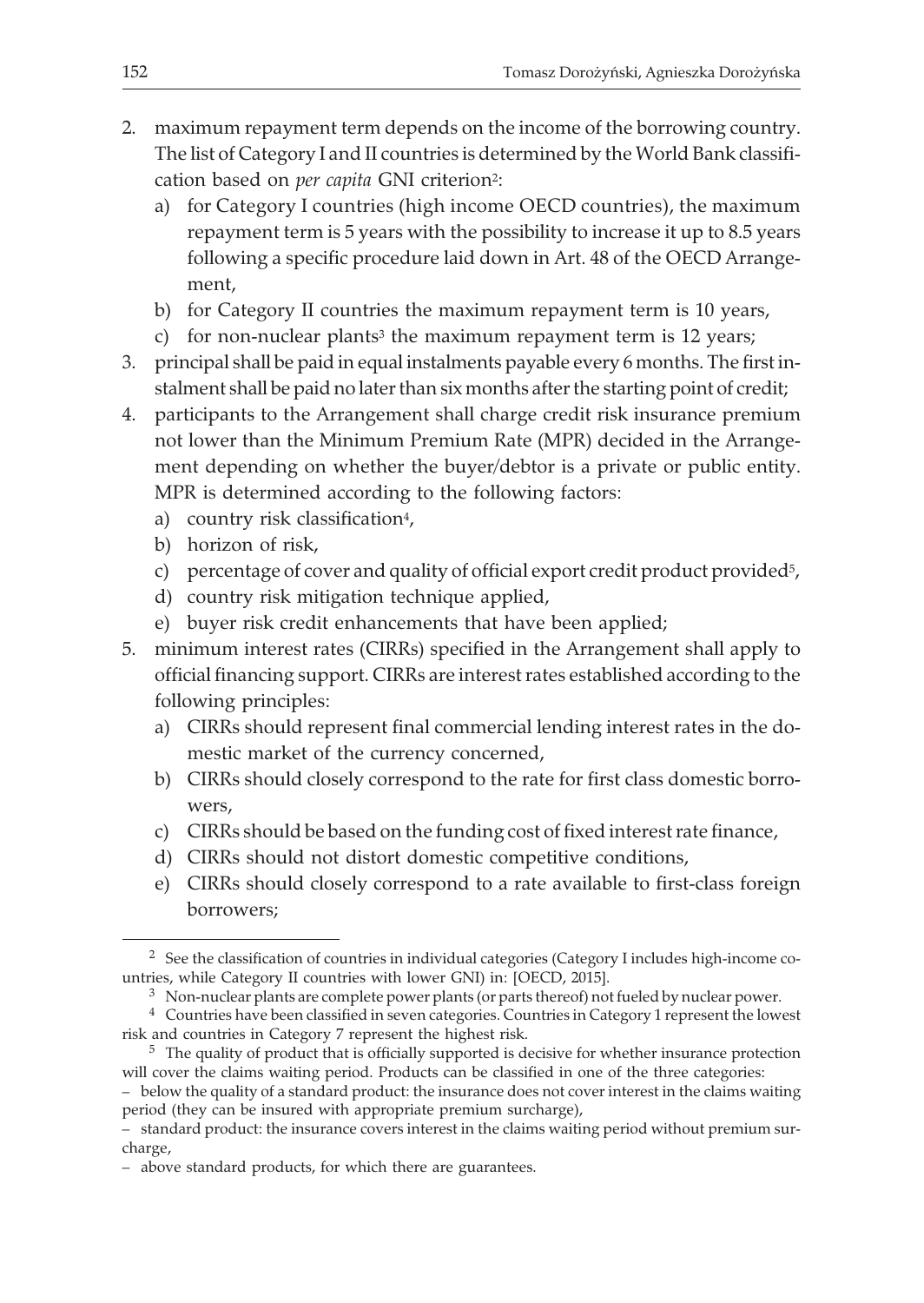6. where official financing support is provided for floating rate loans, banks and other financing institutions shall not be allowed to offer the option of the lower of either the CIRR (at time of the original contract) or the short-term market rate throughout the life of the loan.

Governments of many countries have debated whether the regulations concerning the official support for export (the so-called OECD Arrangement) are effective in levelling the playing field for exporters in the current trading environment. Questions about its effectiveness or the activities of export credit agencies are growing, particularly with the increasing official export credit activity of non-OECD members such as China, Brazil, and India. Governments of these countries are aggressively using their ECAs to support national exports in the short-, medium-, and long-term, which may decrease international competitiveness of exporters from industrialised countries when it comes to the terms of transaction financing/ insurance, in particular when short-term credits are supported by the private sector. A question is also raised whether we should use these instruments through ECAs to improve access to credits for firms that intend to start or to expand export activities.

There are some advantages and disadvantages of export credit agencies.

| Advantages                                                                                                                                                                                 | Disadvantages                                                                                                                                                         |
|--------------------------------------------------------------------------------------------------------------------------------------------------------------------------------------------|-----------------------------------------------------------------------------------------------------------------------------------------------------------------------|
| - protection against risks<br>$-$ access to bank finance<br>- access to information about foreign markets<br>- facilities that increase exporters' competitive-<br>ness in foreign markets | - encouragement for exporters to take bad<br>credit risks<br>- substitution for foreign aid<br>- trade distortion<br>encouragement for uncompetitive export<br>habits |

Table 1. Advantages and disadvantages of ECAs' activity

Source: [Malcolm, 1999, p. 17–19].

Delio E. Gianturco [2001] lists six arguments in favour of export credit agencies:

- agencies are set up to alleviate capital and money market imperfections,
- ECAs' schemes offer a response to capital market constraints in the field of short- and long-term support,
- agencies indirectly impact remuneration, output, employment, industry, or revenue from taxes,
- agencies assist start-ups and small enterprises, new products, and transactions in new outlet markets – nevertheless, their operations depend on the mission of a respective agency and the overriding principle of non-competing with the private sector and acting as the lender of last resort,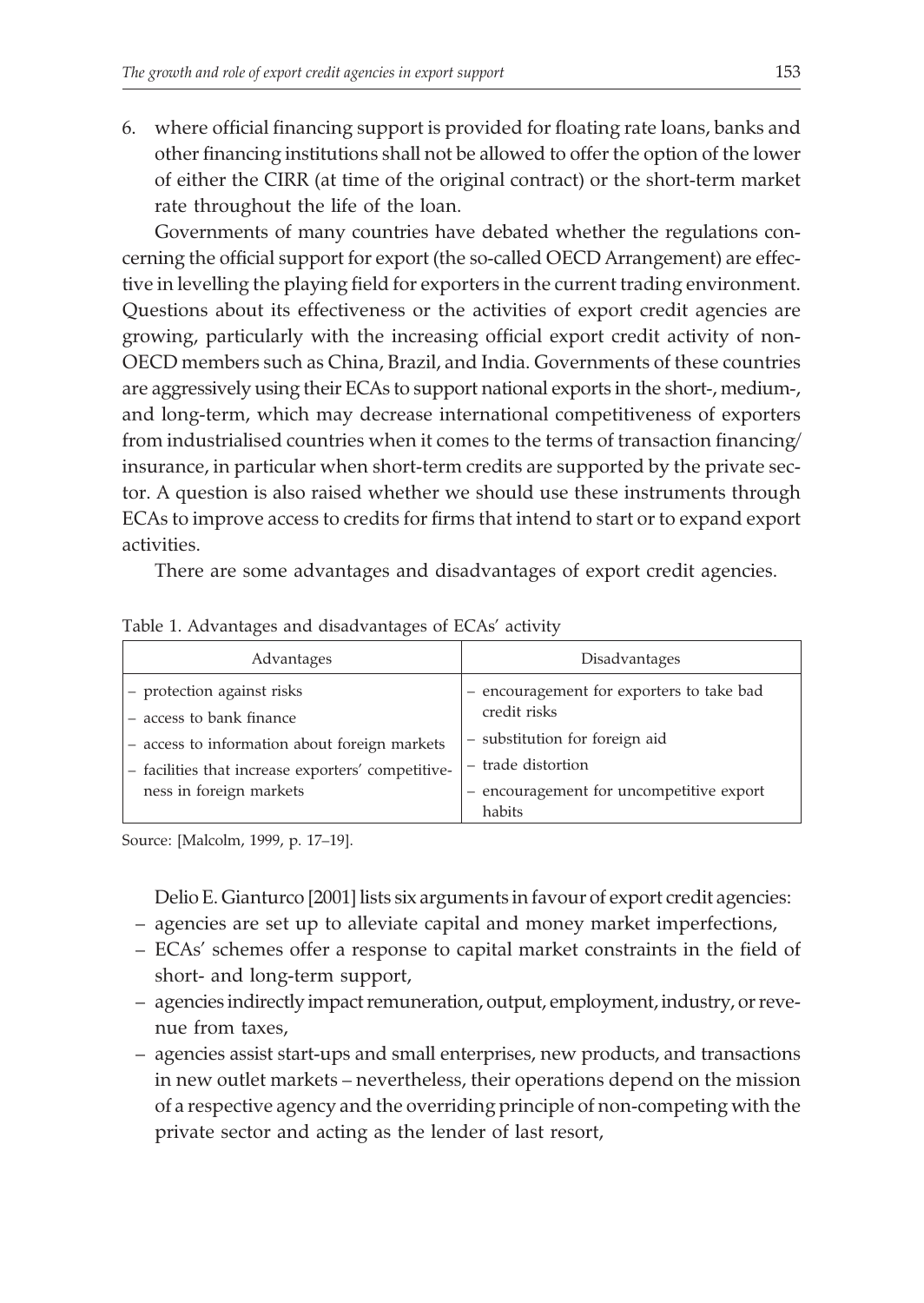- agencies deliver aid schemes to developing countries (the following sectors should be listed among those which benefited from export credits in developing countries in the years 2010–2012: economic infrastructure – 53%, production sectors  $-42\%$ , social infrastructure  $-2\%$ , other  $-3\%$  [OECD, 2014]),
- each agency is obliged to offer terms that comply with competitive terms offered by other national agencies, i.e., financing and insurance terms should ensure a comparable competitive position to all exporters. Competitiveness argument would not be a rightful justification for the operations of an ECA if all countries simultaneously agreed to eliminate official support to export through schemes/instruments offered by export credit agencies.

## 3. Global expansion of export credit agencies

In the first half of the  $20<sup>th</sup>$  century, almost all ECAs were operated by governments. The second half of the 20<sup>th</sup> century witnessed a considerable increase in the share of private and public–private agencies that would offer export growth schemes. Nowadays, the diversity of organisational structures and the degree of their independence reflect the involvement of governments in the support for the growth of export. Relationships between ECAs and governments vary and are often quite complex. Obviously, the degree of independence of an agency is largely a function of its private or public ownership. Nevertheless, all agencies that receive financial support from the central budget are accountable to the government and they pursue policies in line with the regulations adopted for the official support to export.

The first institution of this type was established in the United Kingdom in 1919 with a view to reduce unemployment and recover and mobilise export potential after the war. However, the first ever export credit insurance schemes were offered by a private company Federal of Switzerland already in 1906. Positive effects of British and Swiss schemes became models followed by other countries, which realised the effectiveness and need to support trade. Insurance and guarantee schemes were launched in Belgium (1921), Denmark (1922), the Netherlands (1923), Finland (1925), Germany (1926), Austria and Italy (1927), France and Spain (1928), and Norway (1929). The primary reason behind them was the wish to restore and strengthen export position of countries, rehabilitate industries destroyed by World War I and contribute to the establishing of trade relations between Western Europe and the Soviet Union. The beginning of economic crisis in 1929 favoured the setting up of institutions that would officially support export credits, offer guarantees and insurance. It was one of the ways of ensuring trade flows that influenced employment and production. Thus, in the 1930s similar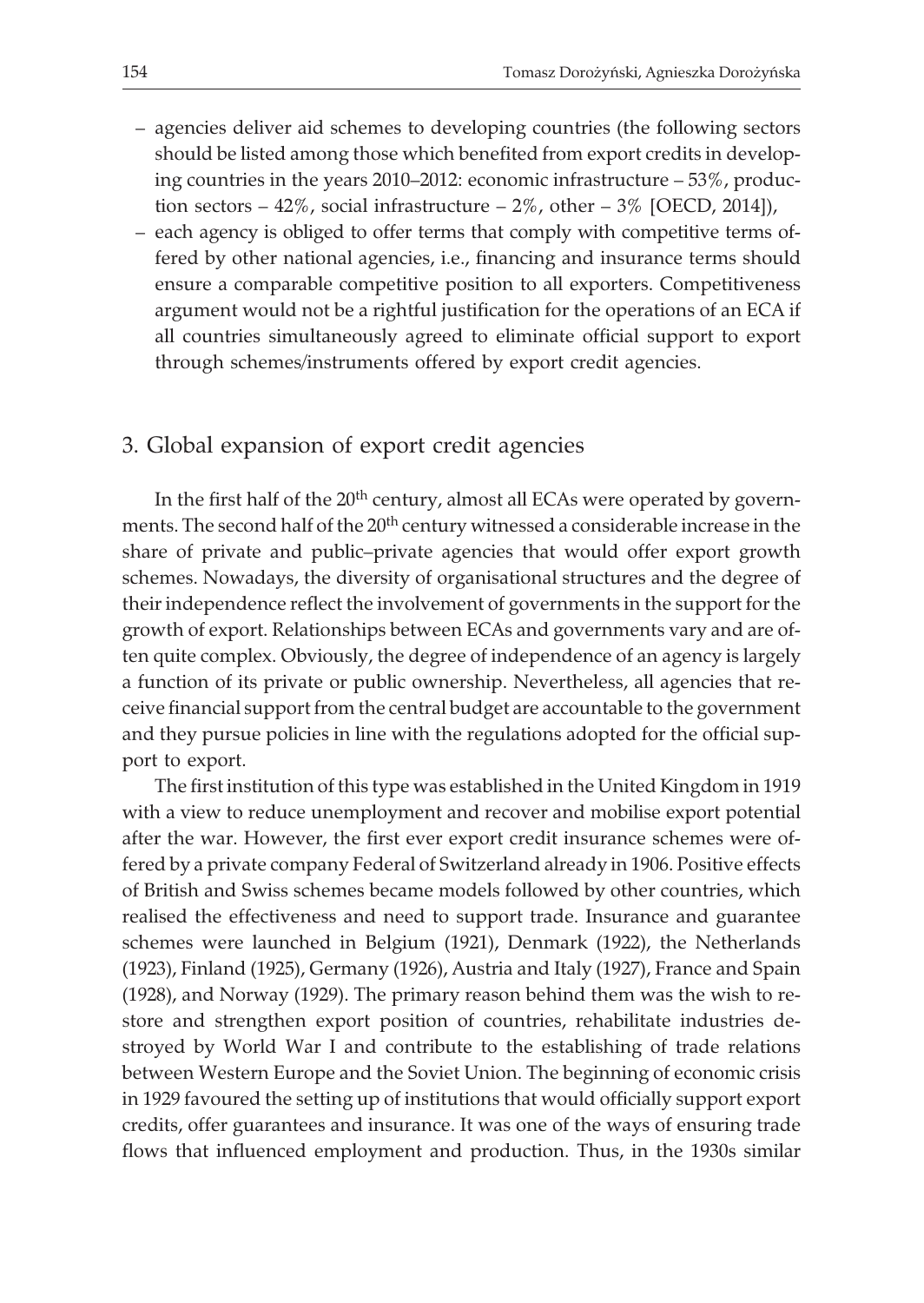schemes were launched in Japan (1930), Czechoslovakia, Latvia, Poland (1931), Sweden (1933), the United States (1934), and Ireland (1935). We need to stress that during the first 30 years of its activity, the Ex-Im Bank (US) offered only direct, official credit schemes without guarantees or insurance. In other countries, the agencies developed and focused on guarantees and insurance as well as on refinancing borrowings/credits granted by commercial banks to reduce interest. Until mid-1930s, operations of most export credit agencies were dominated by insurance schemes for export credits to the Soviet Union.

In the 1920s and 1930s, ECAs operated at a small scale and the times of WWII stopped the development of new export credit agencies. In the period of 1939–1945, existing agencies concentrated on financing operations that could help win the war<sup>6</sup>. Following the end of WWII, former allies started to rebuild their national economies and restore trade relations with other countries. Hence, in the late 1940s and early 1950s Japan, Germany, Italy, and Austria introduced a full range of new financing-insurance schemes.

Subsequently, in the 1960s, export credit, guarantee, and insurance schemes were put in place in developing countries (Argentina, Bolivia, Brazil, Greece, Hong Kong, Korea, Pakistan, Peru, and Portugal) to boost employment, entrepreneurship and exports, to reinforce competitive position in international market, and to improve the balance of payments.

The third wave of setting up more agencies in developing countries came in the 1970s and was the effect of fears that the absence of adequate export support infrastructure would prevent these countries from being able to compete not only with the OECD members but also with other developing countries. In the 1980s, a new group of countries (Egypt, Indonesia, Tunisia, and Turkey) started to develop export credit agencies. Many systems adopted in these countries evolved already at an earlier stage.

We should expect that significant deficit experienced by many export credit agencies in the early 1990s would stop the establishing of new ones. On the contrary, since the 1990s until the present the number of newly set up ECAs is the highest. They were established mainly in the countries of the former Soviet Union, and in Central and Eastern Europe (Czech Republic, Hungary, Lithuania, Poland, Russia, Slovakia, Slovenia). In Kazakhstan and Ukraine, banks that serviced export-import transactions expanded their offers with standard ECA schemes. In Africa, the development of national ECAs was supported with the initiative to set up a regional export-import bank, while in Asia (both in China and in Thailand)

<sup>6</sup> In the US, the Ex-Im Bank financed exports, which helped develop the rubber sector in Brazil and the extraction sector in the countries of Latin America. Their output was indispensable for war operations.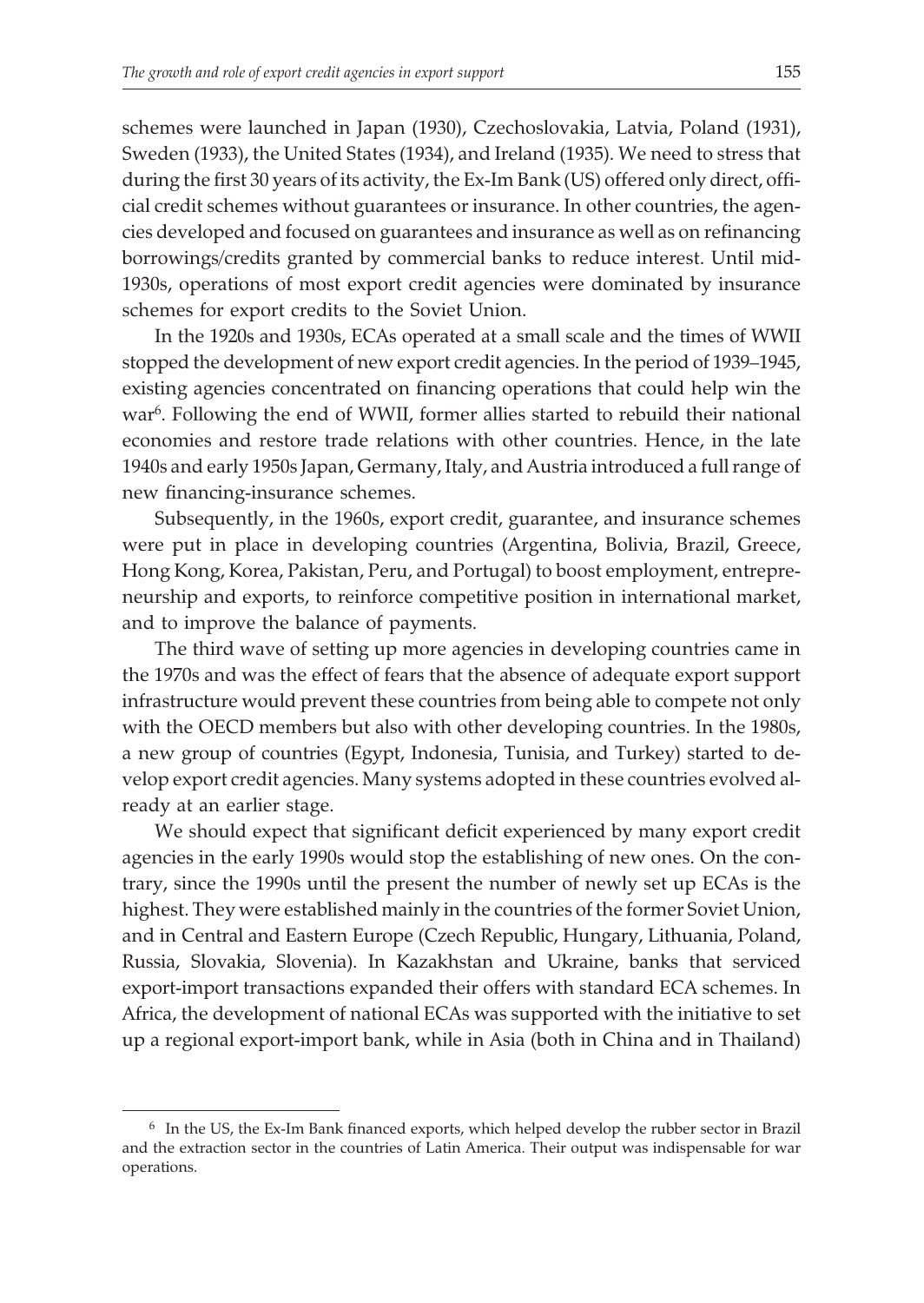export-import banks were created to strengthen and develop dynamic export industries in these countries.

Many already existing agencies have amended their schemes in order to acquire more autonomy, offer a wider range of services, and to attract more funds. Among the operations that mobilise agency's activities we should mention [Kuhn, 1995]:

- development of export promotion tools together with comprehensive techniques in export transactions insurance and financing,
- improving information systems, risk assessment procedures that take account of country risk and possibilities to cover the effects of risk,
- special facilities offered to exporters with no experience in international trade.

In many instances, operations of export credit, insurance, and guarantee agencies have been combined into one organisation that offers comprehensive support to trade transactions. At the same time, organisational and institutional changes were accompanied by initiatives aimed at cost reduction and higher transparency of operations. To many governments, new procedures and solutions were vehicles to introduce more aggressive export promotion policy, which was often seen as a tool to stimulate growth<sup>7</sup>.

The majority of export credit agencies in industrialised countries have been operating for more than 50 years. More than half of agencies in developing countries have been accumulating experience in export credit financing, guarantees, and insurance for at least 10 years. Industrialised countries gradually withdrew from expanding their credit operations to high risk markets while developing countries willingly faced the risk and tried not to expose their financial position.

The majority of global official ECA activity remained relatively stable with minor drops in 2014. OECD ECA still remained 20% above the pre-crisis (2007–2008) levels. Among the non-OECD countries, China reported the highest growth (over 40%) (Figure 2).

Among developing countries, middle-income countries were the main beneficiaries, with Turkey, India, Mexico, Brazil, and China being the largest recipients in 2011 and 2012 [OECD, 2014].

When supporting the competitive position of exporters, agencies in developing countries (e.g. Brazil, India) take advantage of the fact that they are not OECD members and, as such, they are not participants to the OECD Arrangement. Therefore, they are not bound by the OECD Arrangement and can offer export credit and support terms that in terms of competitiveness are more advantageous than those offered by the OECD countries. We need to add that export credit agencies in OECD member countries also comply with environmental and anticorruption standards. The difference is clear when we look at the tables below.

 $<sup>7</sup>$  The idea to promote export as an instrument that helps economic recovery is not new. Already</sup> in the 1930s some export credit agencies were established to support export as growth stimulus.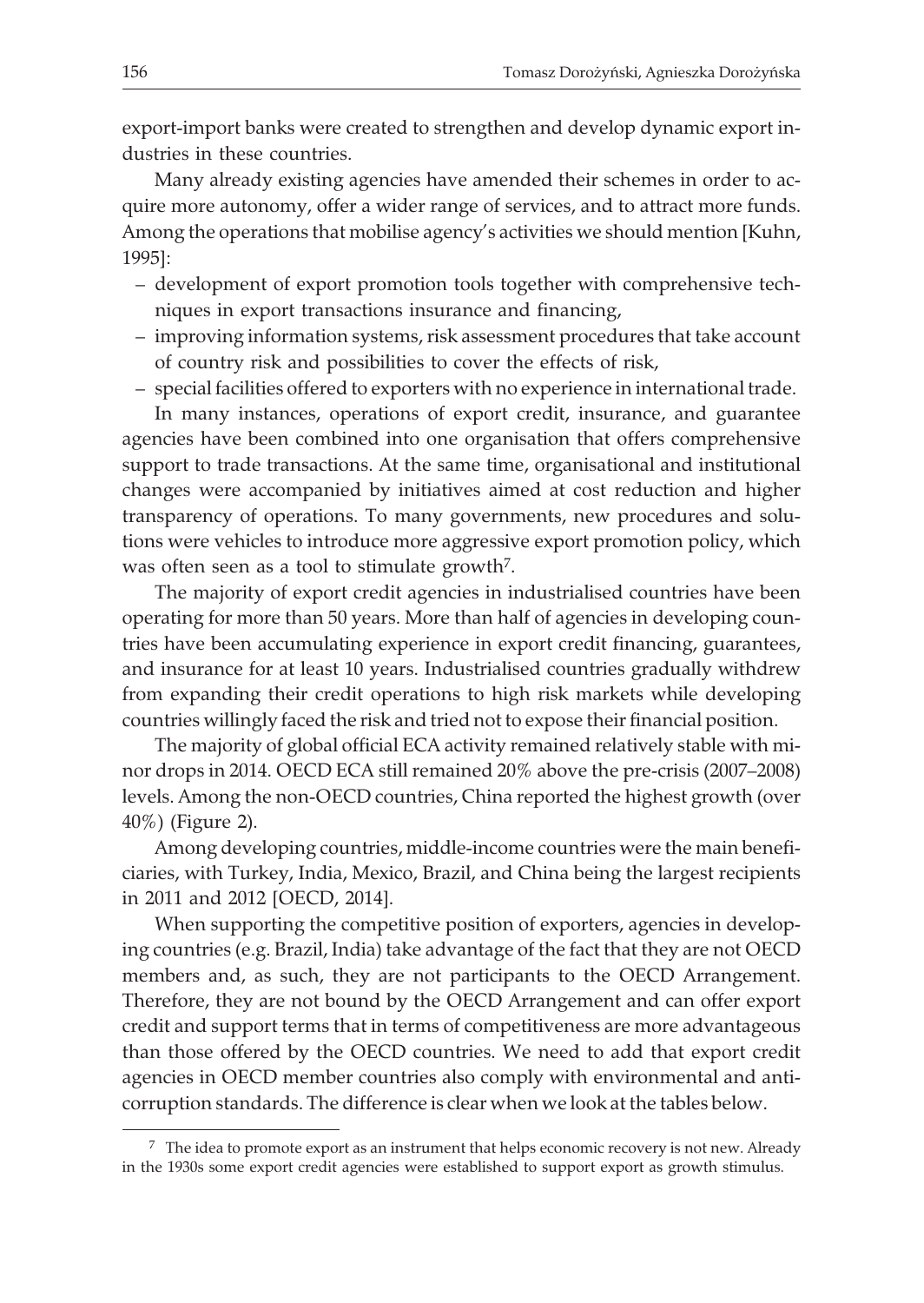

Figure 2. New medium- and long-term official export credit support volumes in selected OECD and non-OECD countries (in US\$ billion) Source: [EXIM, 2014, p. 20].

Table 2. G7 ECA activity in merchandise trade in the years 1980–2010

| Category/Year                                                 | 1980 | 2000  | 2010  |
|---------------------------------------------------------------|------|-------|-------|
| Merchandise export (US\$ bn)                                  | 922  | 2.941 | 5,218 |
| Proportion of world merchandise exports $(\%)$                | 45.1 | 45.4  | 39    |
| Officially supported medium/long-term export<br>(US\$bn)      | 54.5 | 49.0  | 72    |
| Medium/long-term support v medium/long-term<br>export $(\% )$ | 32   | 8.2   |       |

Source: [Mulligan, 2007, p. 47–56].

Table 3. Emerging market ECA activity (Brazil, India, China) in 2000 and 2010

| Category/Year                                                   | 2000 | 2010  |
|-----------------------------------------------------------------|------|-------|
| Merchandise export (US\$ bn)                                    | 348  | 1,605 |
| Proportion of world merchandise exports $(\%)$                  | 5.4  | 12    |
| Officially supported medium/lon-gterm export<br>(US\$bn)        | 3.6  | 80    |
| Medium – long-term support v medium/<br>long-term export $(\%)$ | 10   | 32    |

Source: [Mulligan, 2007, p. 47–56].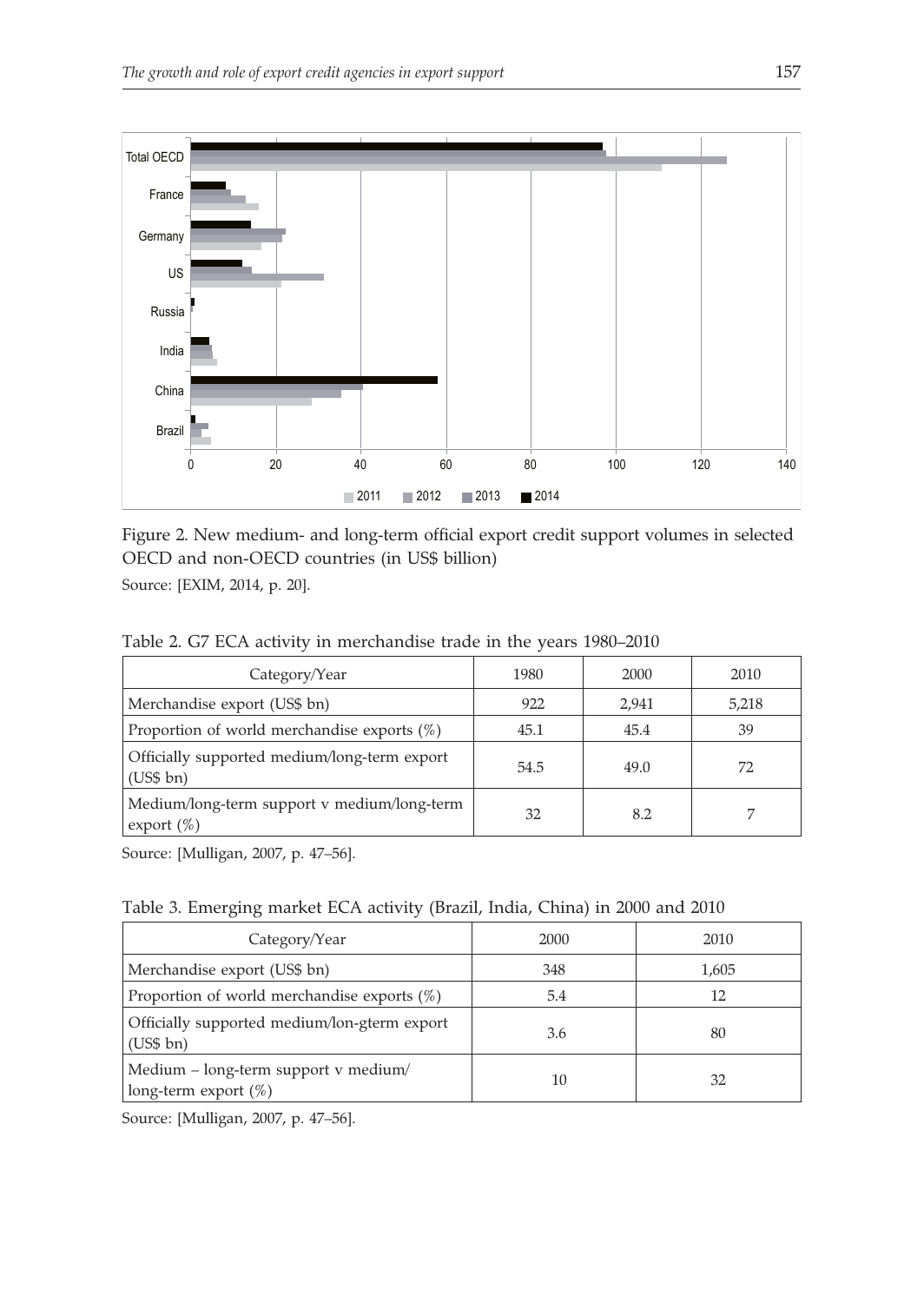Official medium- and long-term export support offered by G7 countries was substantially reduced (from 32% to ca. 7%). A reverse tendency can be observed among the emerging markets (increase from 10% to 32%), which may be due, *inter alia*, to the fact that the majority of the agencies support domestic exporters on terms other than specified in the OECD Arrangement. That is suggested by the study conducted among ECAs by the US Ex-Im Bank. Respondents reported a greater number of cases in which ECAs offered competitive non-OECD financing in addition to similar patterns in the countries providing this financing. From among ECAs covered by the study, 31 respondents indicated that they had encountered competition backed by ECAs.

|                        | Number of exporter and lender survey responses |                    |  |
|------------------------|------------------------------------------------|--------------------|--|
|                        |                                                |                    |  |
| <b>ECA</b>             | OECD compliant                                 | Non-OECD compliant |  |
| <b>BNDES</b> (Brazil)  |                                                |                    |  |
| China Development Bank |                                                | 5                  |  |
| China Exim Bank        |                                                | 6                  |  |
| ECGC (India)           |                                                |                    |  |
| EXIAR (Russia)         |                                                | 2                  |  |
| Exim Bank of India     |                                                | 3                  |  |
| Sinosure (China)       |                                                | 6                  |  |
| Total                  |                                                | 31                 |  |

Table 4. Non-OECD ECA competition

Source: [EXIM, 2014].

Irrespective of systemic solutions adopted in individual countries, export credit agencies across the world have common economic and financial goals. The list of major economic goals includes [Gianturco, 2001]:

- developing export of goods and services in the private sector,
- assistance in export financing independently of the size and country of destination,
- complementing, not competing with commercial banks,
- improving the balance of trade and boosting employment,
- assisting in the diversification of products and foreign markets for operators who start exporting,
- improving exporters' skills and qualifications in finance, credit risk management for foreign buyers,
- improving knowledge base about export credits in banks,
- encouraging domestic insurance companies to cooperate,
- supporting export important for the domestic economy,
- effectively meeting foreign competition.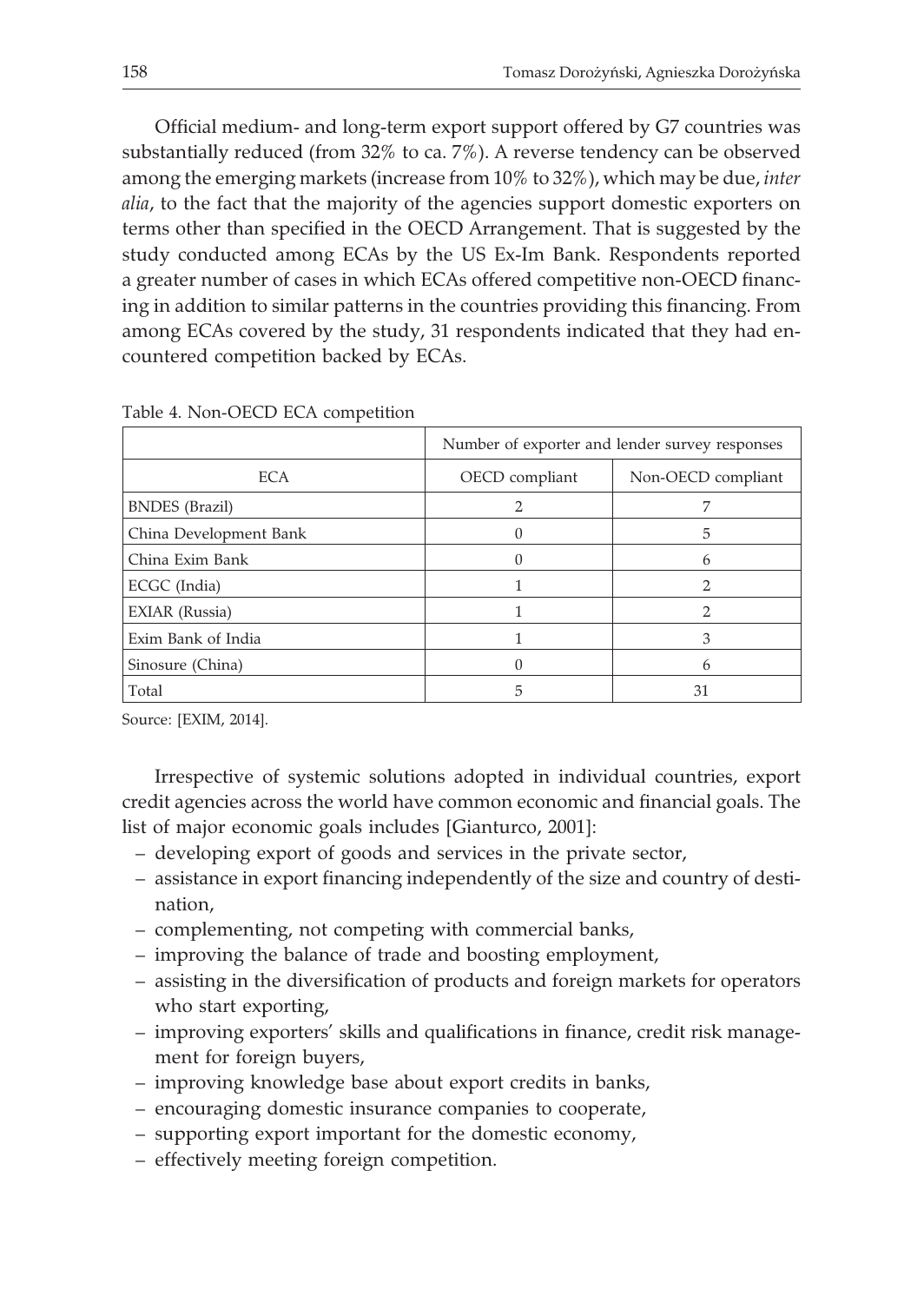Main financial goals of ECAs include [Gianturco, 2001]:

- profitable operations,
- support offered only to transactions with credibly secured payment,
- accumulation of capital from domestic and foreign sources to finance domestic exports,
- determining interest rates on credits and other charges to ensure repayment of costs,
- investing to produce maximum profit in compliance with guidelines on cash flows and the security of payments,
- ensuring adequate financial means for term payments required for credit, guarantee or insurance agreements,
- concluding co-insurance and re-insurance contracts to limit excessive loss,
- following reasonable risk-sharing principles and maintaining a balanced portfolio,
- maintaining an adequate relationship between capital and reserves and current/urgent liabilities.

Official export credit agencies also represent common features when it comes to technicalities of export transactions. These are: similar criteria decisive for the scope and form of granted support, risk classification and insurance cover, insurance techniques, premiums and interest rates as well as risk assessment, management, and sharing.

These common characteristics are not accidental. Procedures, terms, and goals of export credits financing, insurance, and guarantees have been 'internationalised' as a result of systematic and rapid exchange of information, cooperation and agreements reached within the framework of the Berne Union and OECD. International arrangements identified parameters within which agencies could operate and operating principles in cases when they infringe common arrangements. That has increased the comparability of national export support systems through export credit agencies.

#### Conclusions

The size of support and the use of individual mechanisms/instruments of official support to export depend on, *inter alia*, state engagement in export support through export promoting policy and operations of ECAs as institutions authorised to support export. The activities of export credit agencies became more significant in the provision of the required financing for trade in times of crisis as weakening internal demand forced enterprises to seek new outlet markets and support to export was perceived by the government as the opportunity to main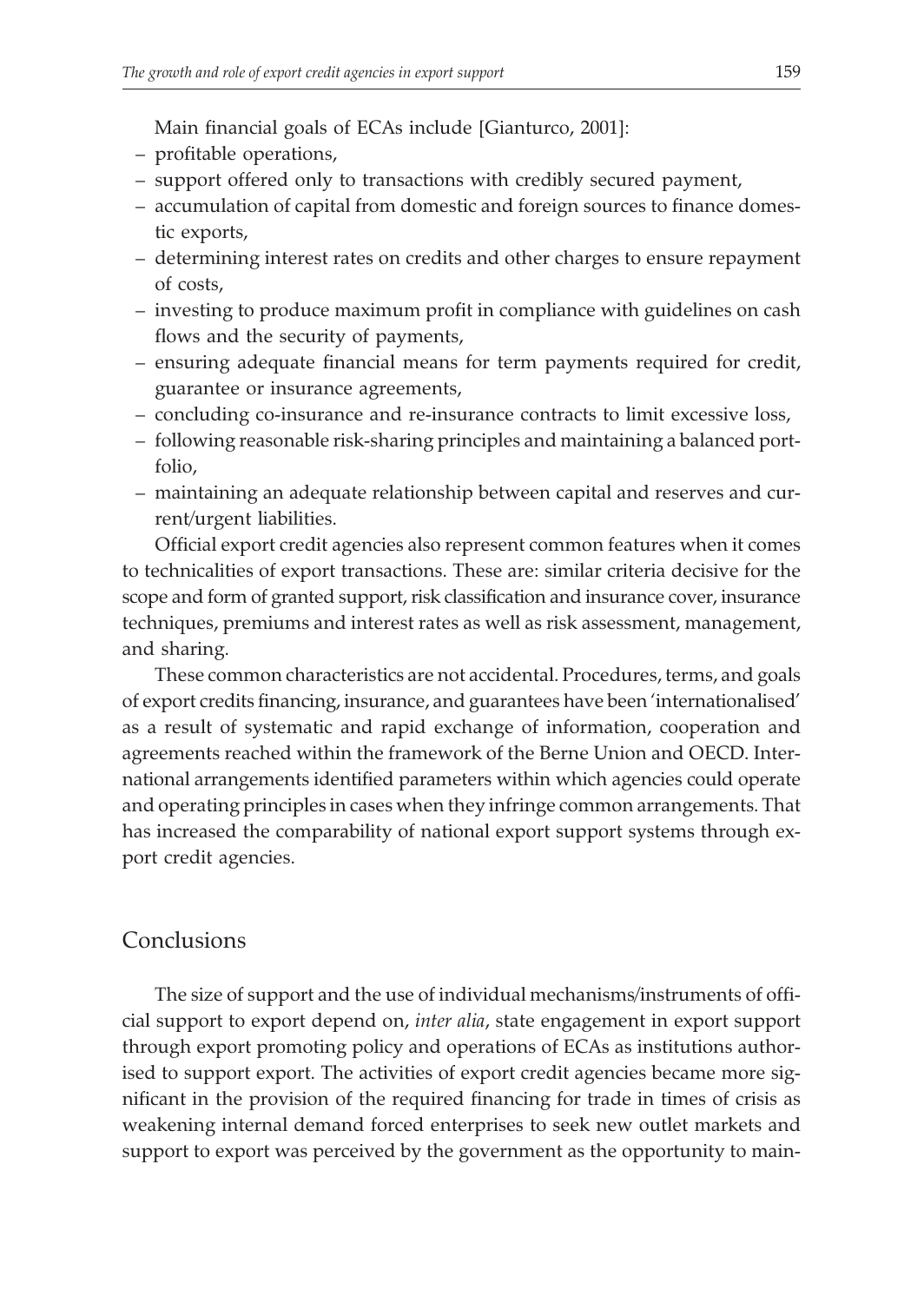tain the output and employment. Recent data on export insurance and guarantees suggest that ECAs have played an important role in preventing trade finance markets from completely drying up during the global economic crisis [Chauffour, Saborowski, Soylemezoglu, 2010].

Government support to export is justified by the unquestionable fact that to successfully compete in the international market we need to offer attractive terms of contract financing to foreign clients. The assistance is also an element of government foreign policy, regulation of trade relations, and responsibility for the balance of payments. Government plays a special role in export credits insurance. There are some arguments for its reasonable interference in this area:

- in markets characterised by an asymmetry of information, potentially profitable projects may be rejected when applying for insurance coverage; hence, if the government decides that enhanced export is one of its main goals, it should interfere in the market by relatively reducing the prices,
- the government may take over risk due to lower social cost of capital, which is why its role in support of small and medium-sized exporters may be especially important,
- the government may take over political risk *vis-à-vis* markets representing higher risk, in particular in relation to contracts executed with the use of medium- and long-term credit,
- the private sector in developing countries is held back by poor access to finance, so ECA support plays a critical role in providing access to capital especially in these countries.

It is also of primary importance to focus on strengthening the international disciplines guiding ECA activity by:

- encouraging greater engagement by the OECD with non-OECD emerging market economies on official export credit activity,
- negotiating rules in the OECD that limit government-backed export credit financing in other developed countries,
- calling for a greater role for the WTO in disciplining international ECA activity.

#### References

- Chauffour J.-P., Saborowski C., Soylemezoglu A., 2010, *Trade Finance in Crisis: Should Developing Countries Establish Export Credit Agencies?*, World Bank Policy Research Working Paper No. 5166.
- Cizauskas A.C., 1980, *The Changing Nature of Export Credit Finance and Its Implications for Developing Countries*, World Bank Staff Working Paper No. 409.
- EXIM, 2014, Export-Import Bank of the United States, *Report to the U.S. Congress on Global Export Credit Competiton,* http://www.exim.gov/sites/default/files/reports/EXIM% 202014CompetReport\_0611.pdf [access: 02.07.2016].